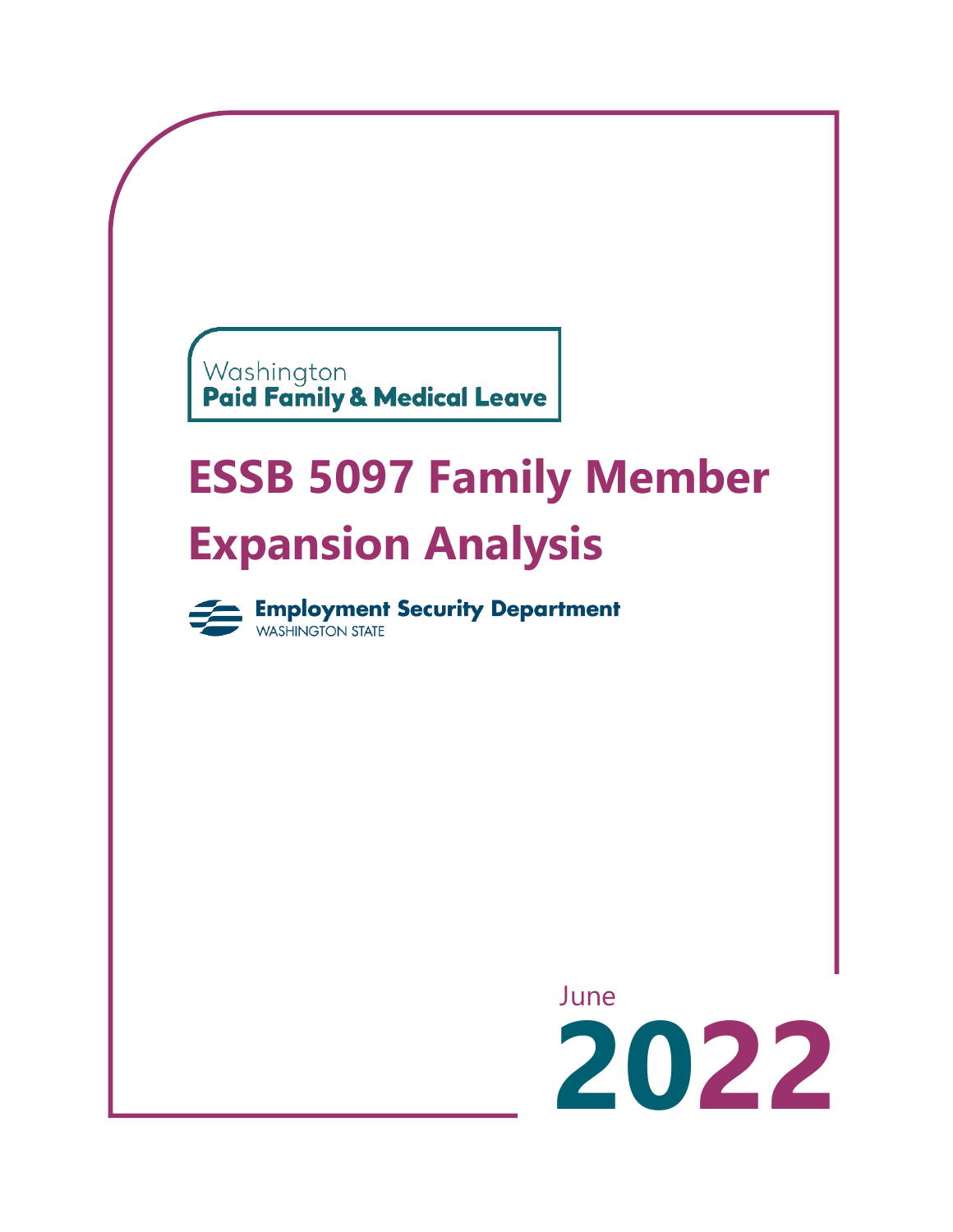### **ESSB 5097: An Analysis of Claims Resulting from the Family Member Definition Expansion for Paid Leave June 2022**

Engrossed substitute senate bill 5097 (ESSB 5097[1](#page-1-0)) amended the definition of family member for the Paid Family and Medical Leave program. Prior to the passage of ESSB 5097, paid leave was available to those who needed to care for their:

- child, spouse of child, or other parent-child relationships (legal guardian, de facto, in loco parentis),
- parent or parent of a spouse,
- grandchild,
- grandparent,
- sibling,
- spouse or registered domestic partner.

When ESSB 5097 went into effect on July 25, 2021, the definition of a qualifying family member expanded to include "any individual who regularly resides in the employee's home or where the relationship creates an expectation that the employee care for the person, and that individual depends on the employee for care." The expanded definition excludes those "who simply reside in the same home with no expectation that the employee care for the individual."[2](#page-1-1)

This legislative change reflects the diversity of family structures. It also helps to provide equitable access to Washington workers who need leave to care for a loved one experiencing a serious health condition, whether or not that individual is a legal relative.

ESSB 5097 also included reporting and fiscal requirements to monitor the increase in use of benefits as a result of the expanded family member definition and to prevent possible fund impacts.

#### *Reporting requirements*

The bill required reports on the number of claims and benefit payments resulting from the expanded family member definition in the past twelve months, as well as the impacts, if any, to the Paid Family and Medical Leave insurance account. Making use of data collected through program administrative records, this report was developed in response to that provision. It shares experience data from claims under the

<span id="page-1-0"></span><sup>1</sup> Full language of [ESSB 5097.](https://lawfilesext.leg.wa.gov/biennium/2021-22/Pdf/Bills/Session%20Laws/Senate/5097-S.SL.pdf?q=20220502202418) 

<span id="page-1-1"></span><sup>&</sup>lt;sup>2</sup> Full definition can be found on lines 36 through 40 on page 5, continuing on lines 1 through 3 on page 6 of the above link to the enacted law.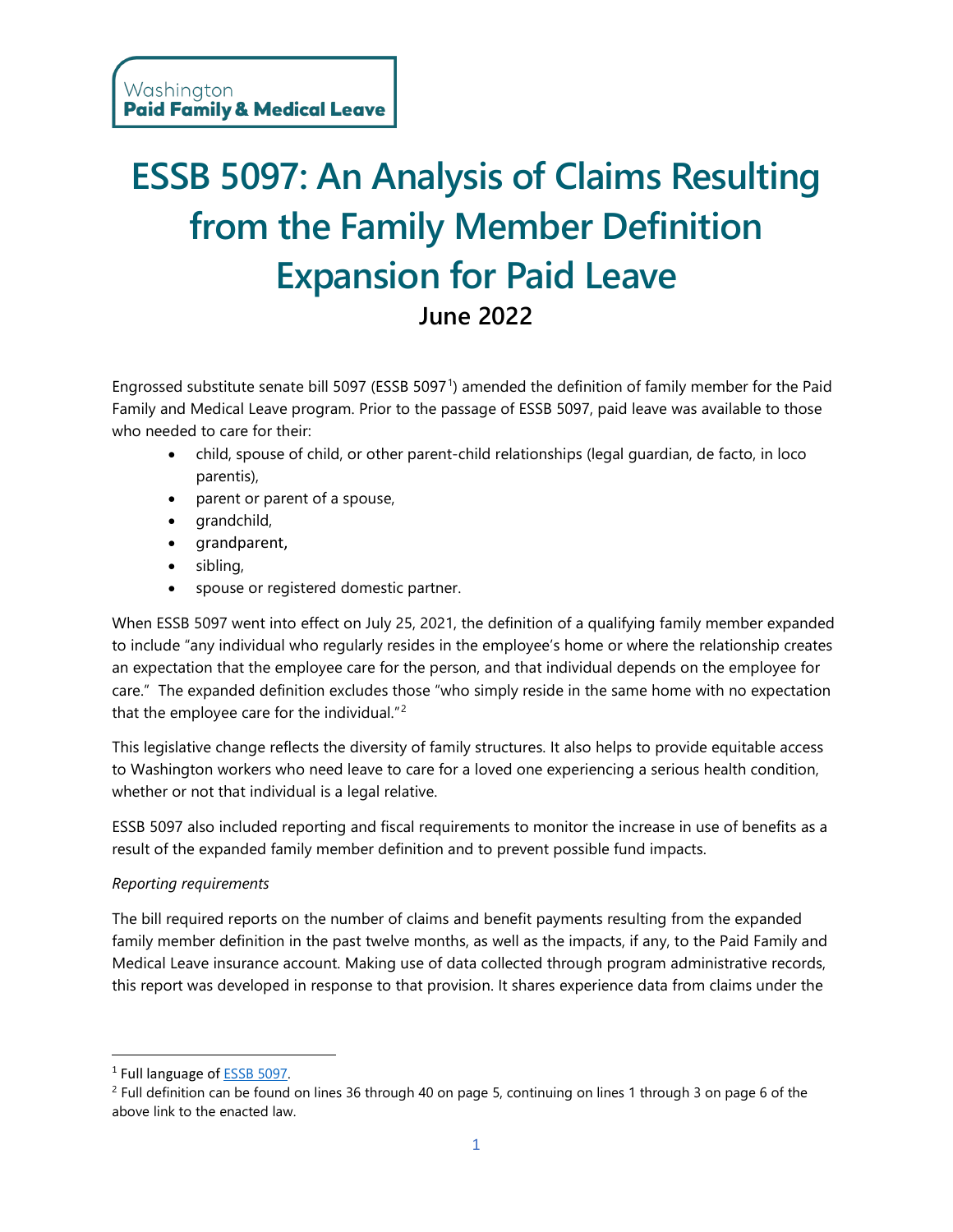expanded definition from July 25, 2021 (ESSB 5097's effective start date) through March [3](#page-2-0)1, 2022.<sup>3</sup> This is the first of two reports described in ESSB 5097 section 3(3). The second report is due June 30, 2023.

#### *Fiscal impacts*

ESSB 5097 included a funding provision to prevent potential Paid Leave fund impacts in the event of high usage. If more than 500 people in a calendar year use leave as a result of the expanded family member definition, then the additional claims will be paid by general fund state.<sup>[4](#page-2-1)</sup> This provision is in place for 2021 and 2022 and is set to end by July 1, 2023.

#### **Key insights through March 2022:**

- There were 246 expanded family member claims, which is 0.2% of all Paid Leave claims during this period.
- The 500-individual threshold that would trigger general fund state reimbursement was not met for CY 2021.
- Benefits paid on the expanded family member definition claims had no substantive impact on premium rate setting for 2022.
- Unregistered domestic partners and non-married significant others were the family members most often taking leave under this expanded definition.

<span id="page-2-0"></span><sup>&</sup>lt;sup>3</sup> While the bill states to include claims from the prior twelve months, the bill didn't take effect until July 25, 2021, and only claims through March 31 of this year could accurately be measured to provide time for the written analysis.

<span id="page-2-1"></span><sup>&</sup>lt;sup>4</sup> Sec. 4 depicts the reimbursement from the general fund if **ESSB 5097** claims exceed 500 individuals.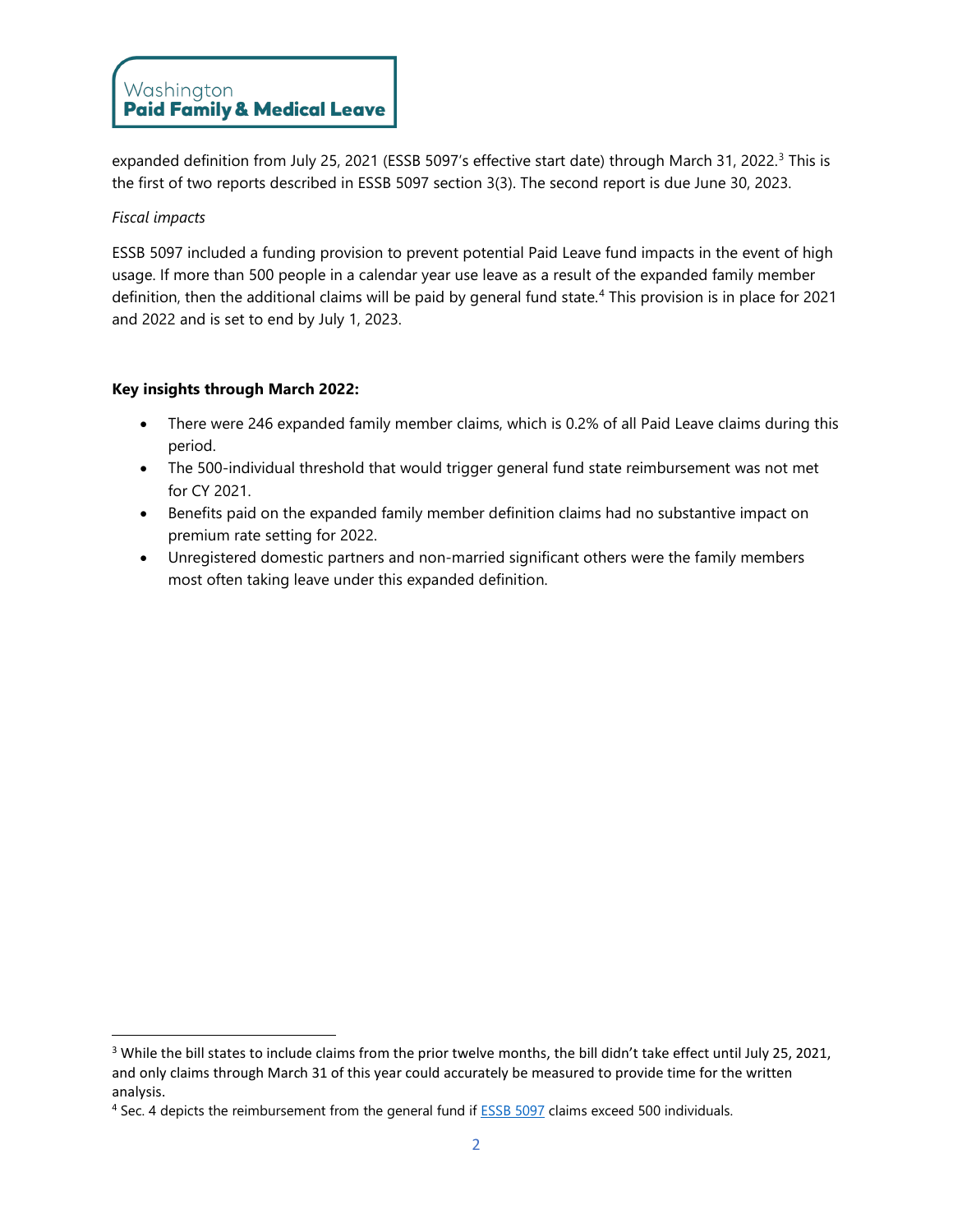#### Expanded family member claims and customers

#### **Additional claims and customers**

A total of 246 claims were approved under the expanded family member definition from July 25, 2021, to March 31, 2022. Figure 1 shows the monthly breakdown of ESSB 5097 expanded family member claims based on the month each claim was approved. There has been an average of 32 claims per month during the last six months. Of the complete months in Figure 1, December 2021 had the fewest approved claims and March 2022 had the most. March was a high mark for Paid Leave claims processed in general, a result of having recently hired and fully trained additional teams of customer care staff to improve phone wait time and leave claim processing time.



**Figure 1: Monthly ESSB 5097 Expanded Family Member Claims**

The 246 claims represent 240 unique customers taking leave using the amended family member definition, as shown on Table 1. With 113,080 total approved Paid Leave claims from 96,442 unique customers, these expanded family member claims accounted for only 0.2% of all claims and 0.3% of all unique customers during this time period. Additionally, these claims only contributed an additional 0.2% toward all benefits payments made, or \$898,912 of \$565,206,393.

|           |             |                       | 5097 Share of         |
|-----------|-------------|-----------------------|-----------------------|
|           | 5097 Claims | <b>Overall Claims</b> | <b>Overall Claims</b> |
| Claims    | 246         | 113,080               | 0.2%                  |
| Customers | 240         | 96,442                | 0.2%                  |
| Payments  | \$898,912   | \$565,206,393         | 0.2%                  |
|           |             |                       |                       |

|  | Table 1: Total 5097 Expanded Family Member Claims |  |  |  |
|--|---------------------------------------------------|--|--|--|
|--|---------------------------------------------------|--|--|--|

*Source: WA Paid Leave Administrative Data 7/25/2021 - 3/31/2022, retrieved 5/18/2022*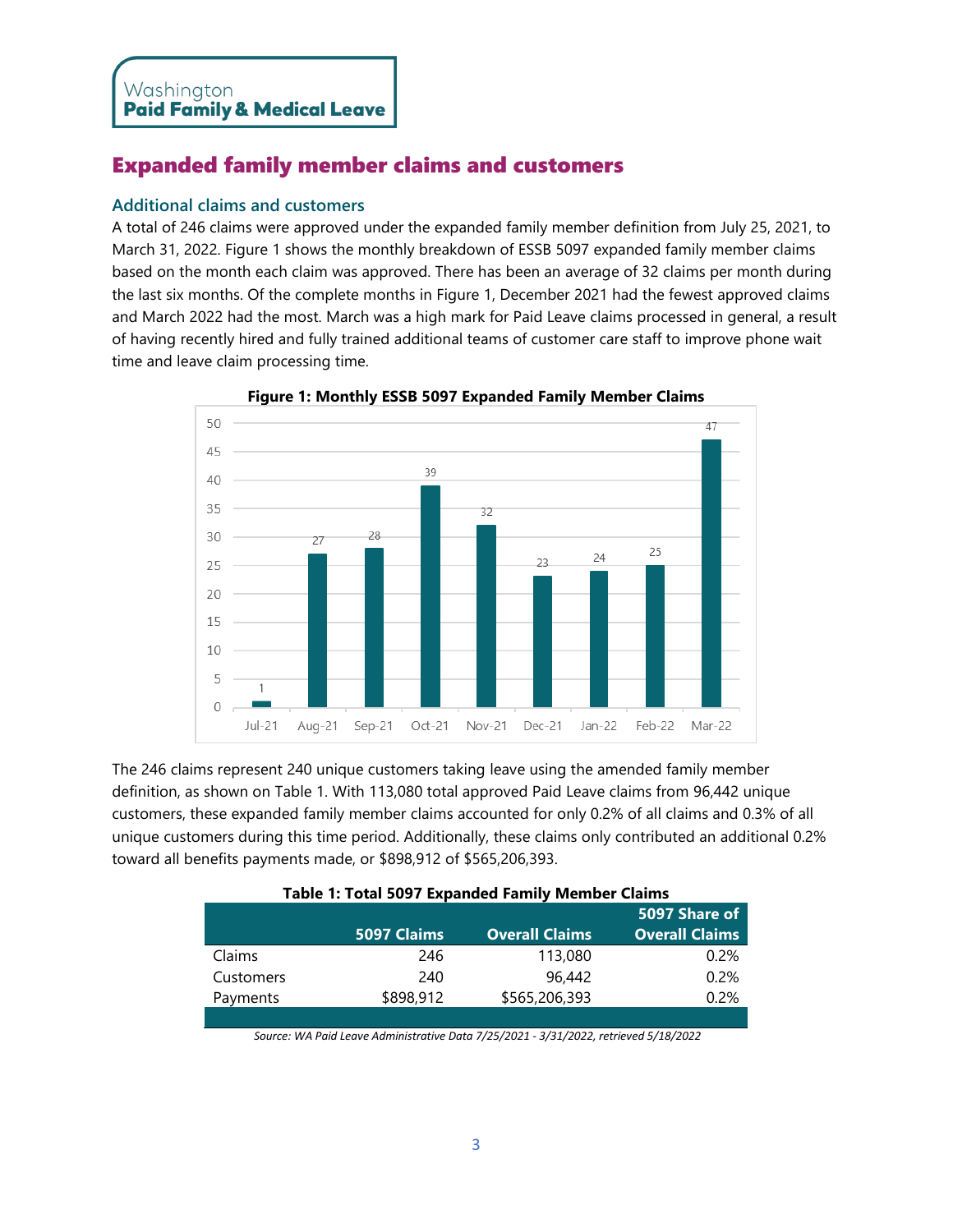#### **Claims by family member**

In addition to claim volumes and benefit payment amounts, it is important to understand for whom Washington workers are taking leave to provide care. Family leave customers share this information when applying for leave. Table 2 summarizes the relationships indicated.

| by Falling Member Type        |               |              |  |
|-------------------------------|---------------|--------------|--|
|                               | 5097          |              |  |
| <b>Family Member Detail</b>   | <b>Claims</b> | <b>Share</b> |  |
| Significant Other             | 127           | 52%          |  |
| Unregistered Domestic Partner | 67            | 27%          |  |
| <b>Extended Family</b>        | 27            | 11%          |  |
| In Laws                       | 10            | 4%           |  |
| <b>Family Friends</b>         | 5             | 2%           |  |
| Other                         | 10            | 4%           |  |
| Total                         | 246           | N/A          |  |

#### **Table 2: 5097 Expanded Family Member Claims by Family Member Type**

*Source: WA Paid Leave Administrative Data 7/25/2021 - 3/31/2022, retrieved 5/18/2022*

Over half of the approved claims are for an individual's significant other. This category covers a variety of different relationships that customers wrote in, including boyfriend or girlfriend, mother of my child, and life partners. The next highest share of claims is 27% (or 67 approved claims) and comes from a similar relationship grouping, unregistered domestic partners. Though registered domestic partners were part of the original family member definition, partners that were not registered were previously excluded. Together, significant others and unregistered domestic partners account for nearly 80% of all expanded family member claims.

The remaining relationship types include individuals caring for aunts or uncles, cousins, nieces or nephews, in-laws, and family friends. The "other" relationship status includes those such as former spouses and other dependents living within the individual's household. Of course, some in-law and dependent relationships were covered by the original family member definition. Here we include only those that the original definition excluded.

Table 3 shows the family member breakdown for all family care claims under the original family member definition for comparison. There is a concentration here as well, with parents accounting for 40%, (or 5,302), of the 13,094 approved family care claims from the effective start date of ESSB 5097 through March 2022. Together with spouses (30%), and children (24%), this accounts for 94% of all family care claims. While much smaller in comparison, there are still some care claims coming in for siblings (3%), grandparents (2%), and grandchildren (1%).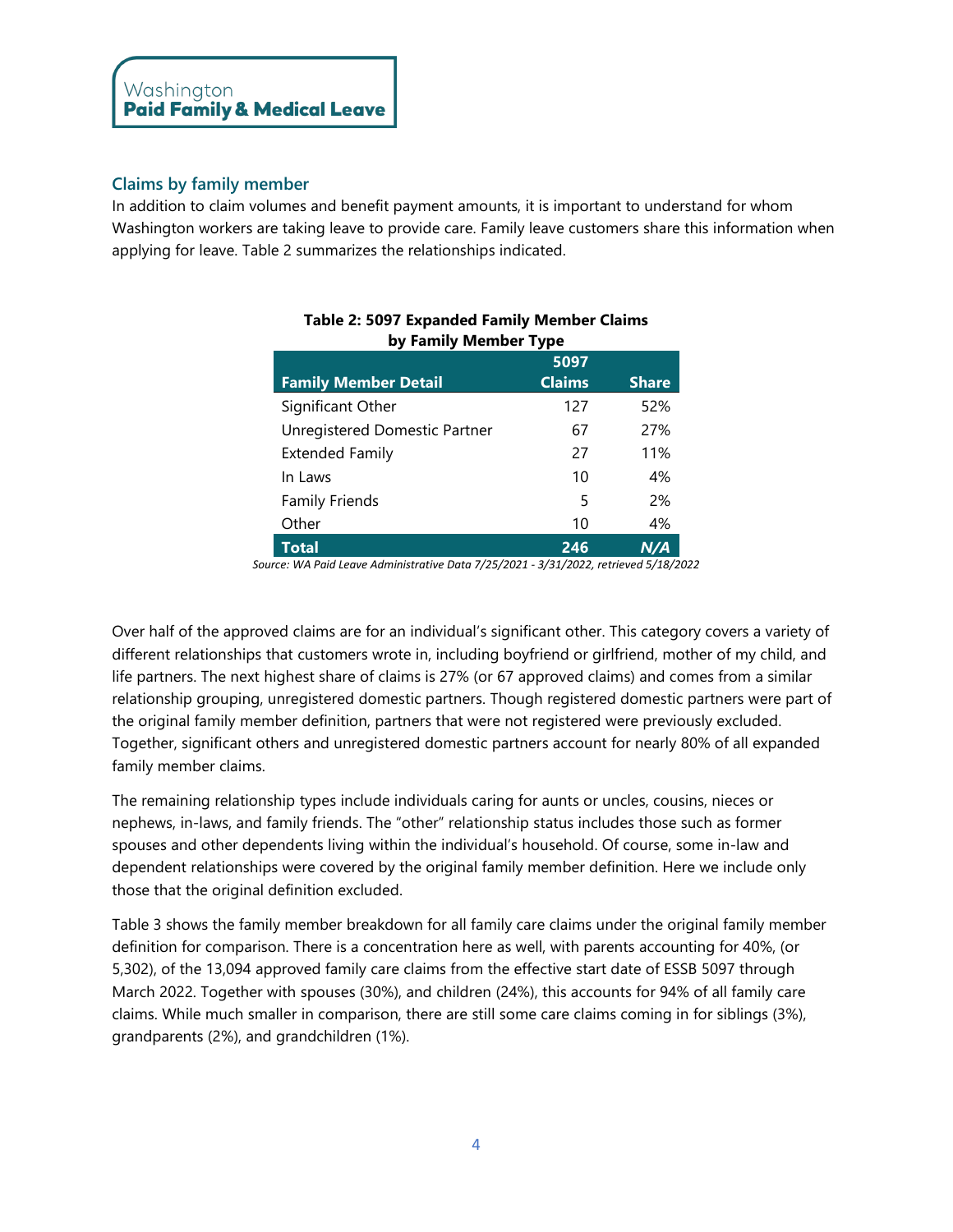| by Family Member Type |                    |              |  |
|-----------------------|--------------------|--------------|--|
| <b>Family</b>         |                    |              |  |
| <b>Member</b>         |                    |              |  |
| <b>Detail</b>         | <b>Claims</b>      | <b>Share</b> |  |
| Parent                | 5,302              | 40%          |  |
| Spouse                | 3,959              | 30%          |  |
| Child                 | 3,104              | 24%          |  |
| Sibling               | 369                | 3%           |  |
| Grandparent           | 277                | 2%           |  |
| Grandchild            | 83                 | 1%           |  |
| <b>Total</b>          | 13,094<br>$\cdots$ | N/A          |  |

**Table 3: Standard Family Care Claims** 

*Source: WA Paid Leave Administrative Data 7/25/2021 - 3/31/2022, retrieved 5/1/2022*

#### Fund impacts and GFS reimbursement

#### **Impact on fund balance and 2022 premium rate**

While the above section looks at all the approved expanded family member claims, benefit payments, and family member types, the remaining sections will shift focus to assess whether these claims have affected the fund balance and premium rate setting.

The Paid Family and Medical Leave premium is determined annually based on the trust fund account balance ratio as of September 30 each year [\(RCW 50A.10.030\)](https://app.leg.wa.gov/RCW/default.aspx?cite=50A.10.030). The ratio is calculated by dividing the balance of the Paid Family and Medical Leave insurance account by total gross covered wages for the prior fiscal year.

|                                                                                                                                                                                                                                 |                                                 | Account              | <u>rielillulli</u> |
|---------------------------------------------------------------------------------------------------------------------------------------------------------------------------------------------------------------------------------|-------------------------------------------------|----------------------|--------------------|
|                                                                                                                                                                                                                                 | Trust fund account balance as of 09/30/2021     | <b>Balance Ratio</b> | Rate               |
| <b>Account Balance Ratio =</b>                                                                                                                                                                                                  |                                                 | $0.0\%$ to $0.09\%$  | 0.6%               |
|                                                                                                                                                                                                                                 | <b>Prior fiscal year of total covered wages</b> | $0.1\%$ to $0.19\%$  | 0.5%               |
|                                                                                                                                                                                                                                 |                                                 | $0.2\%$ to $0.29\%$  | 0.4%               |
|                                                                                                                                                                                                                                 |                                                 | 0.3% to 0.39%        | 0.3%               |
| $\sim$ . The set of the set of the set of the set of the set of the set of the set of the set of the set of the set of the set of the set of the set of the set of the set of the set of the set of the set of the set of the s |                                                 | $0.4\%$ to 0.49%     |                    |

 $A = 1.1$ 

0.5% or greater

 $D<sub>trans</sub>$ 

 $0.1%$ 

Given the timing of the rate calculation, we can only analyze potential impacts to the Paid Family and Medical Leave insurance account for

expanded family member claims paid from July 25, 2021, through September 30, 2021. As shown in Table 4, a total of \$118,664 in benefits were paid to 42 customers within the period that may have affected the premium rate.

#### **Table 4: 5097 Expanded Family Member Claims and Payments, 7/25/21 – 9/30/21**

|           | 5097 Claims |
|-----------|-------------|
| Claims    | 42          |
| Customers | 42          |
| Payments  | \$118,664   |
|           |             |

*Source: WA Paid Leave Administrative Data*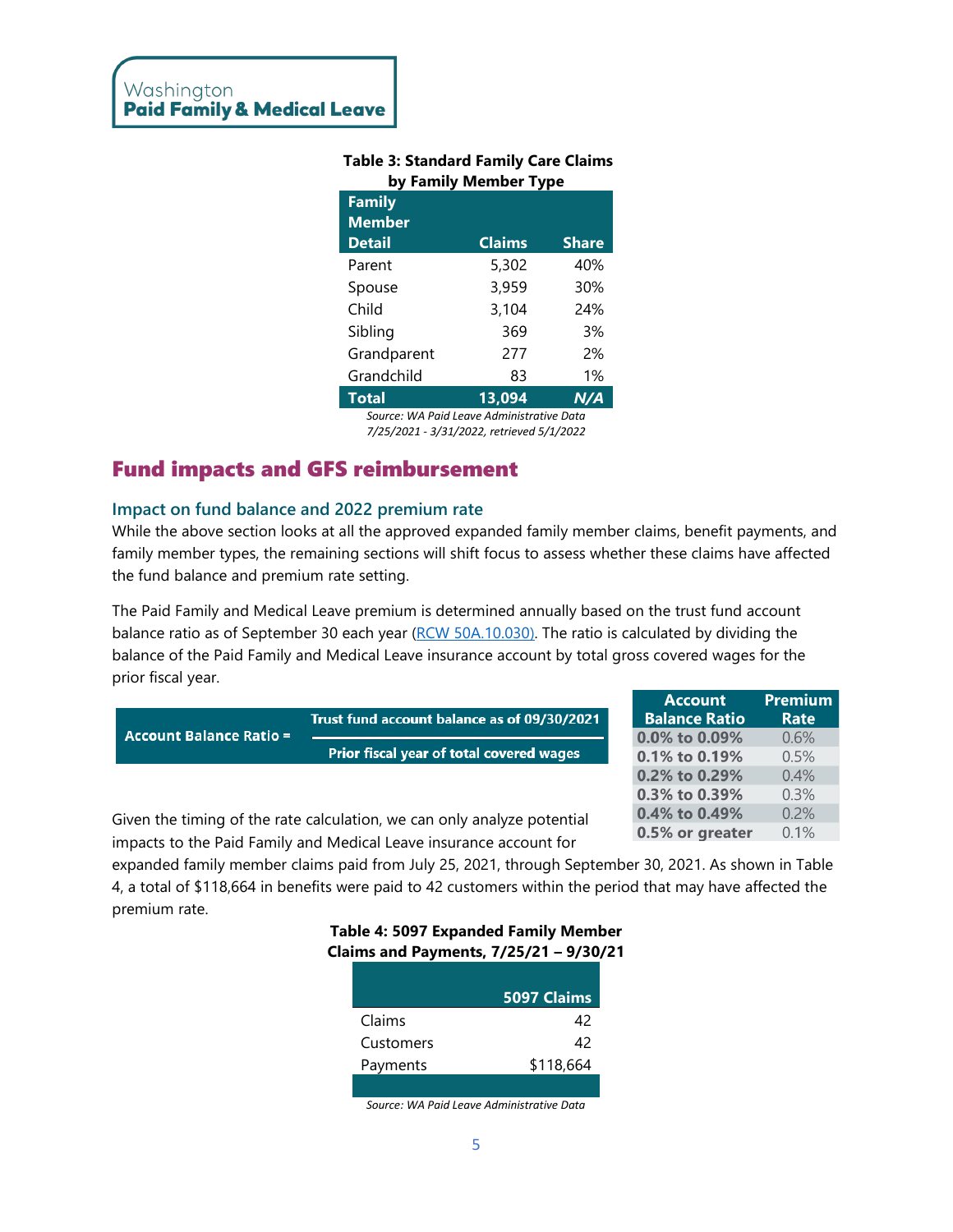Table 5 shows the inputs to the fund balance ratio calculation, along with the resulting ratio and premium rate with and without the benefit payments from the expanded family member definition.

| , apic 5. E99D 9097 mipacts on Fana and nate 9etting |                   |                                               |  |
|------------------------------------------------------|-------------------|-----------------------------------------------|--|
|                                                      | <b>Standard</b>   | <b>Removing 5097</b><br><b>Claim Payments</b> |  |
| Gross Wages                                          | \$238,265,112,074 | \$238,265,112,074                             |  |
| <b>Fund Balance</b>                                  | \$221,549,805     | \$221,431,141                                 |  |
| <b>Balance Ratio</b>                                 | 0.09%             | 0.09%                                         |  |
| Premium Rate                                         | 0.06%             | 0.06%                                         |  |
|                                                      |                   |                                               |  |

#### **Table 5: ESSB 5097 Impacts on Fund and Rate Setting**

*Source: WA Paid Leave Administrative Data*

Total gross wages in the prior fiscal year were \$238.3 billion. The fund balance on September 30, 2021, when calculating the premium rate, was about \$221.5 million. This resulted in a fund balance ratio of 0.09%, setting the premium rate to increase from 0.4% in 2021 to 0.6% in 2022.

To assess the impact of expanded family member claims on rate setting, we subtracted the benefit payments paid on these claims and calculated what the balance would have been in their absence. The resulting fund balance ratio was unchanged. Benefits paid on the amended family member definition claims had no substantive impact on premium rate setting for 2022.

#### **Potential general fund state (GFS) reimbursement**

ESSB 5097[5](#page-6-0) directs the general fund to cover any additional benefits when over 500 individuals in a given calendar year have been approved under the expanded family member definition. Table 6 shows the number of approved expanded family member claims and the number of individuals submitting those claims in calendar year 2021.

| Table 6: 5097 Expanded Family Member<br><b>Claims and Individuals Counting Towards</b><br><b>Potential GFS Reimbursement</b> |                         |               |  |
|------------------------------------------------------------------------------------------------------------------------------|-------------------------|---------------|--|
|                                                                                                                              |                         | <b>Counts</b> |  |
|                                                                                                                              | Unique Claims           | 150           |  |
|                                                                                                                              | <b>Unique Customers</b> | 147           |  |
|                                                                                                                              |                         |               |  |
| Source: WA Paid Leave Administrative Data                                                                                    |                         |               |  |

*Source: WA Paid Leave Administrative Data 7/25/2021 – 12/31/2021, retrieved 5/18/2022*

There were 150 approved expanded family member claims from 147 individuals. This fell short of the 500 individual threshold by 353 customers. There was no need for GFS reimbursement for expanded family member claims in 2021.

<span id="page-6-0"></span><sup>&</sup>lt;sup>5</sup> Sec. 4 depicts the reimbursement from the general fund if **ESSB 5097** claims exceed 500 individuals.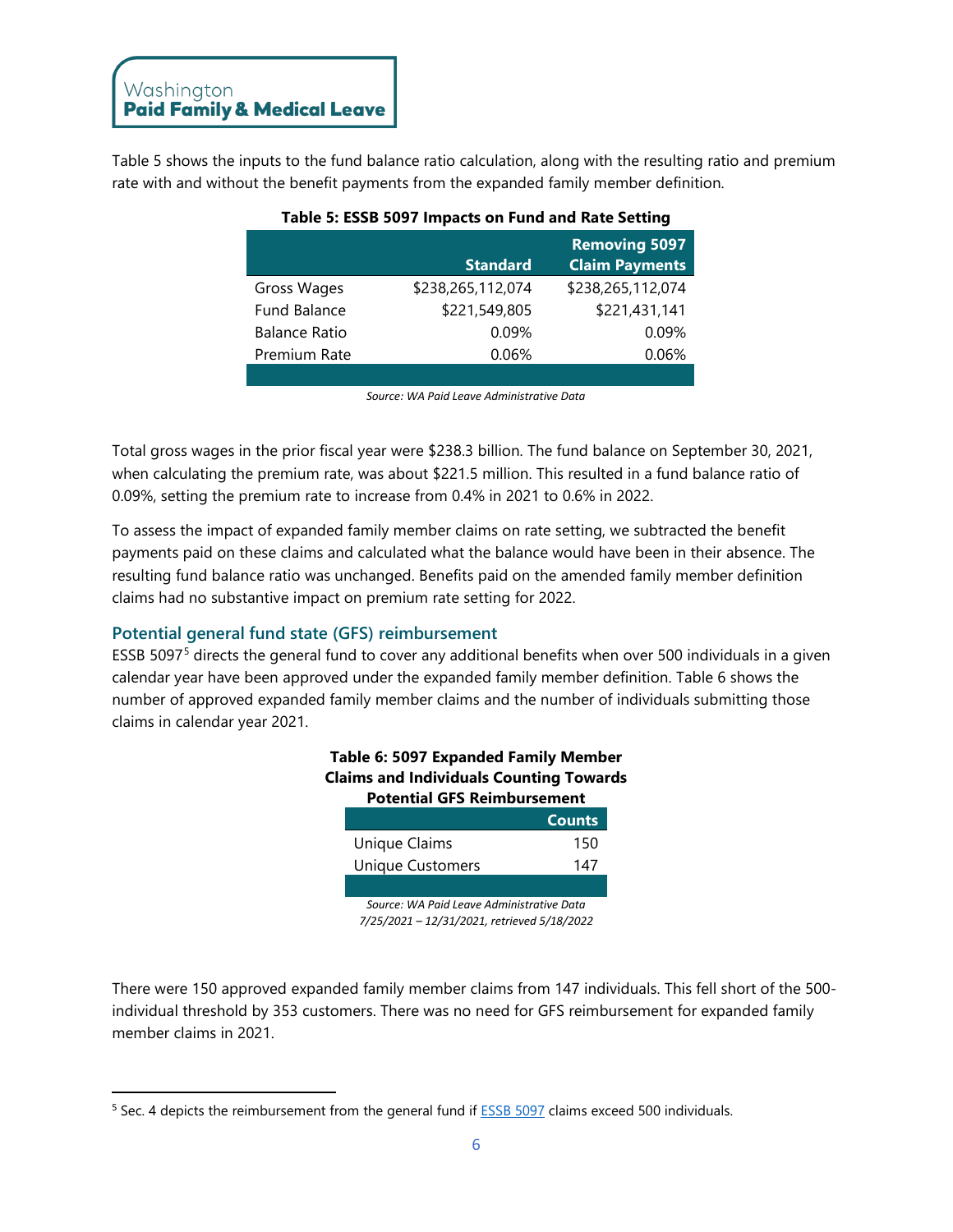#### Future expectations and reports

The expanded family member definition increased equitable access to benefits for Washington workers seeking to care for their loved ones. Because of the new definition, those in caring kinship and close family-like relationships, who were excluded in the original law, became eligible to take leave to care for loved ones with a serious health condition.

Recalling back to Figure 1, in the first quarter of 2022 there were 96 approved expanded family member claims. If we continue at the same claim volume – roughly 32 claims per month – for the rest of 2022, we should expect around 384 claims for the calendar year. Of course, if the experience from March (47 claims) continues through the rest of the year, the total will be higher.

At the time of this report, there have only been a few months of experience data on the expanded family member definition. Next year's report, due on June 30, 2023, will provide a more complete picture as it will have an additional 12 months' worth of data.